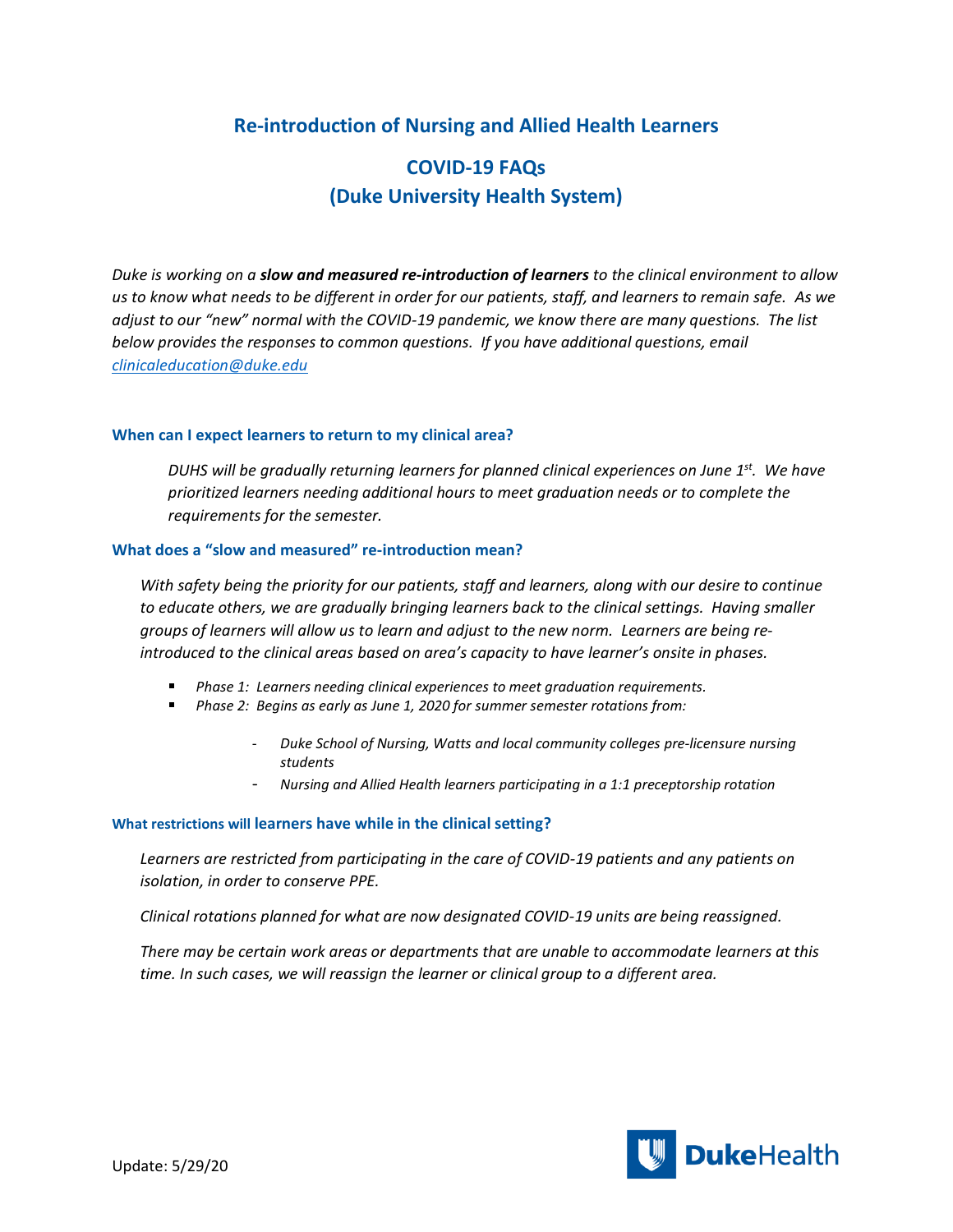### **What if I have concerns with the unit or clinical setting being able to accommodate a clinical rotation group?**

*There may be certain units or clinical settings that are unable to accommodate learners at this time. In such cases, we will attempt to reassign the clinical group to similar areas.* 

#### **Who are the priority learners?**

*Graduate Level Learners requiring 1:1 clinical supervision in acute and ambulatory settings.* 

*Allied Health roles which are specialized or of critical need for hiring, and involving 1:1 clinical supervision for training.*

*Selected Pre-licensure Nursing Learner Clinical Group Rotations*

#### **Will learners and/or faculty go through Duke Health's screening?**

*Yes, all learners and faculty will be screened as employees prior to entry to a building and will receive one facemask for the shift along with the specific daily colored dot. Learners, as well as staff, are encouraged to stay at home if they are sick even with mild symptoms.* 

#### **Will learners be provided PPE?**

Yes, learners and faculty will receive one facemask for the shift

#### **What are the recommendations for social distancing in the clinical environment?**

 $\sim$  6' $\sim$ *Learners should not gather in groups. This includes meals and post-conferences. Post-conferences need to be conducted off-site or virtually.* 

*All learners and faculty will be expected to minimize the spread of infection by following the DUHS guidelines for common areas such as shared spaces, eating in break rooms and similar situations.*

- *Wear your mask at all times when not actively eating or drinking.*
- *Maintain a physical distance of at least six feet from others when possible.*
- *Clean your hands with soap and water before and after eating.*
- *Follow safe food handling practices.*
- *Limit the number of people at a table to maintain 6 feet of physical distance.*
- *Leave the break room or common area when you have finished eating.*
- $\blacksquare$ *Limit the time spent unmasked while eating or drinking to 10 minutes.*
- *Clean shared surfaces and equipment frequently throughout the day.*